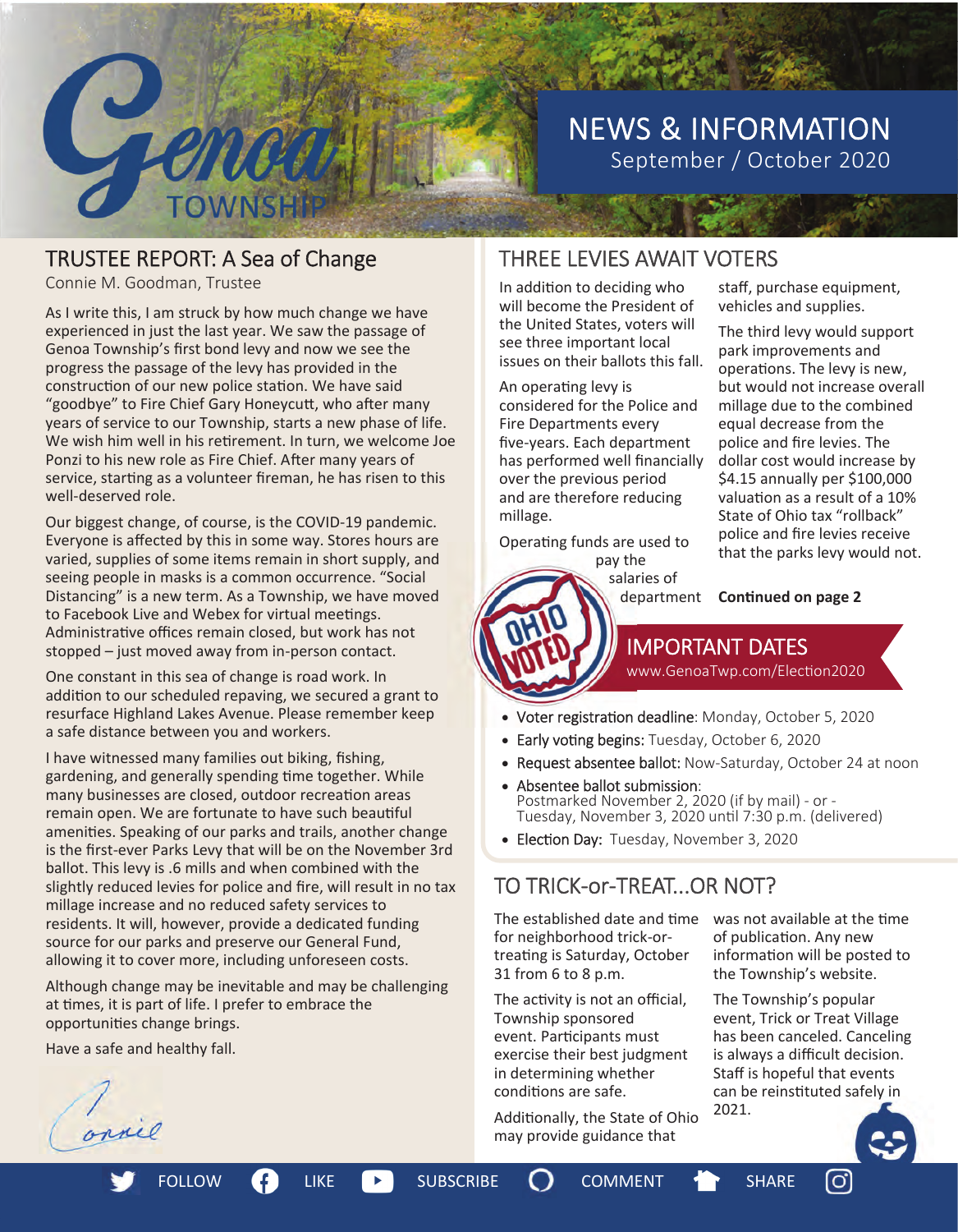

Reduced regular 5-year renewal (4.2 mills)



Cost savings related to Townshipfunded medical insurance premiums and reduced workers' compensation expenses have resulted in budget carryover. Chief Gammill presented several budget options to the Board of Trustees who chose one capable of continuing the present, high level of service.

Reduced regular 5-year renewal (5.3 mills)



The Fire Department operated efficiently and implemented an innovative billing program to capture revenue from insurance companies for medical transportation services. These efforts have made it possible to maintain all existing resident services with a reduction in the regular operating levy.

### POLICE FIRE and EMS POLICE FIRE AND RECREATION

New (transferred savings) 3-year (.6 mills)

# $=$  NEW +.6 mills

Park funding is not presently guaranteed in the General Fund. This proposed levy uses the savings from police and fire to dedicate consistent investment in parks. A new "Parks & Trails Master Plan" has been adopted to guide improvements should voters approve this measure.







*\*Figures have been rounded to the nearest dollar* 

**DISCLAIMER**: This document is intended to provide factual information, not to support or endorse any position.

|                                                                            |                                   | <b>Fiscal Report</b>     |                            |                                    |
|----------------------------------------------------------------------------|-----------------------------------|--------------------------|----------------------------|------------------------------------|
| <b>Fund Name</b>                                                           | 01/01/2020<br><b>Fund Balance</b> | <b>YTD</b><br>Revenue    | <b>YTD</b><br>Expenditures | <b>Ending Balance</b><br>7/31/2020 |
| General                                                                    | \$2.949.486                       | \$1,098,175              | \$993.281                  | \$3.054.380                        |
| Motor Vehicle License Tax<br>Permissive Motor Vehicle License Tax          | \$27.320<br>\$71,567              | \$18,332<br>\$115.540    | \$40,000<br>\$132,936      | \$5,652<br>\$54.171                |
| Gasoline Tax                                                               | \$144.481                         | \$195.747                | \$309.857                  | \$30.371<br>\$505.447              |
| Road and Bridge<br><b>TIF Fund</b>                                         | \$784.174<br>\$1.052.176          | \$1,519,030<br>\$476.190 | \$1,797,757<br>\$472.369   | \$1,055,997                        |
| Cemetery<br>Police                                                         | \$30.110<br>\$6,678,035           | \$1,816<br>\$2,435,523   | \$1,394<br>\$2,431,828     | \$30,532<br>\$6,681,730            |
| <b>Police Capital Projects</b>                                             | \$320,450                         | \$250,000                | \$26,303                   | \$544,147                          |
| <b>Police Station-Capital Projects</b><br>General (bond) (note) Retirement | \$6,128,108<br>\$1,387            | \$39,136<br>\$0          | \$3,019,402<br>\$0         | \$3,147,842<br>\$1,387             |
| <b>Enforcement and Education</b>                                           | \$5,676                           | \$505                    |                            | \$6,181                            |
| <b>Law Enforcement Trust</b><br><b>Bond - Police Station</b>               | \$62,493<br>\$754.803             | \$0<br>\$390.667         | \$0<br>\$151.731           | \$62,493<br>\$993,739              |
| Fire                                                                       | \$5.750.145                       | \$2.790.986              | \$2,889,689                | \$5.651.442                        |
| <b>Fire Capital Projects</b><br>Fire and Rescue, Ambulance and EMS         | \$2.346.167<br>\$553.668          | \$125.412                | \$0<br>\$342.787           | \$2,346,167<br>\$336,292           |
| Self-Ins. Fund-Medical Insurance                                           | \$32,437                          | \$769.220                | \$799.089                  | \$2.568                            |
| <b>Total</b>                                                               | \$27,692,684                      | \$10.226.279             | \$13,408,425               | \$24,510,538                       |

For additional information on Township finances visit www.OhioCheckbook.com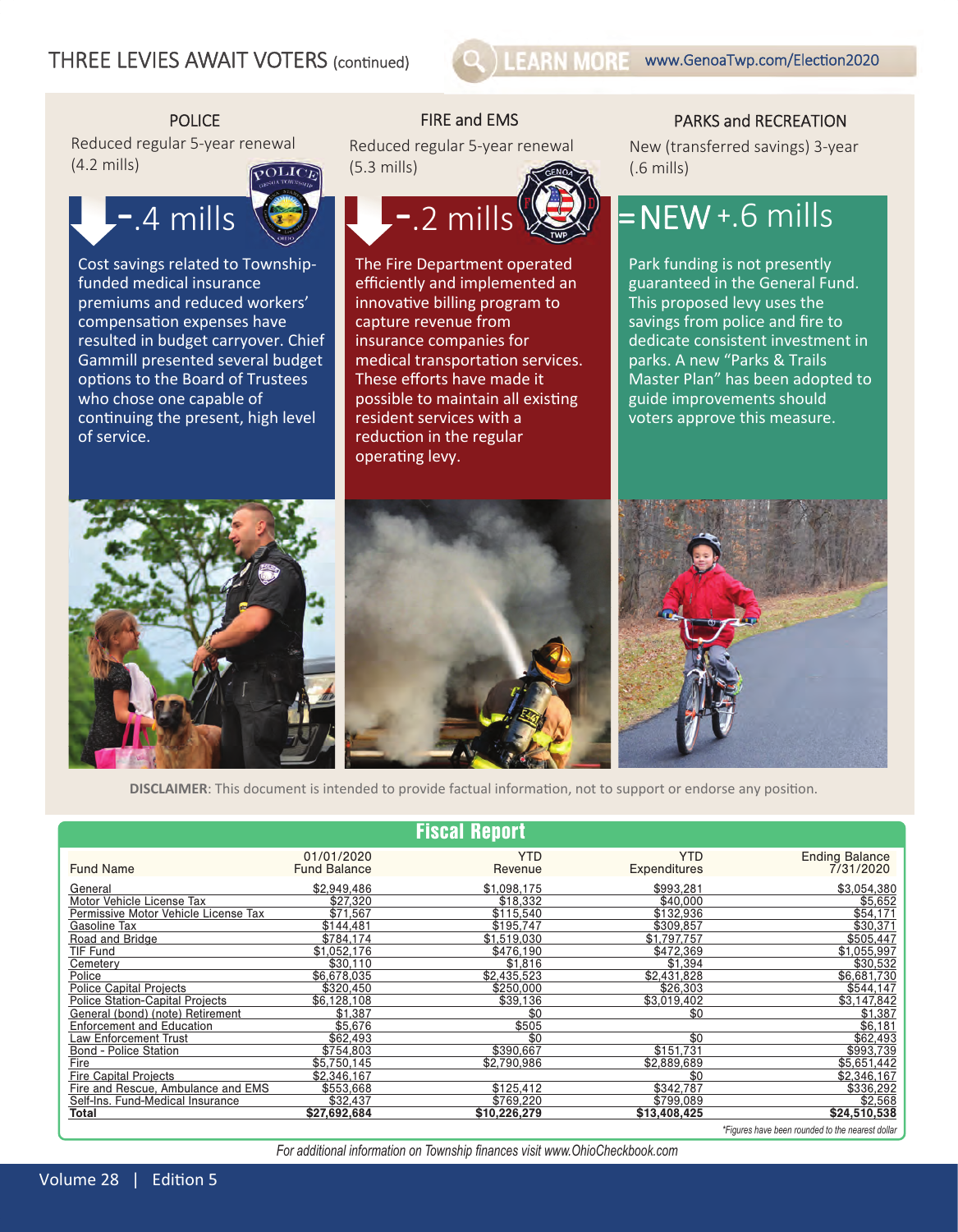# DEPARTMENT UPDATES



### FIRE/RESCUE/EMS Chief Joseph Ponzi, 614.568.2040



Joseph Ponzi was selected to Chief Joseph Ponzi, who is succeed Gary Honeycutt as Fire Chief in July.

Chief Ponzi began his career with Genoa Township in 1993 as a volunteer firefighter and was then

more comfortable being called "Joe" is a Genoa Township resident. His wife and daughter assisted in pinning on his new badge during the swearing in ceremony on August 6th.

Genoa Middle School. Both officers have nearly 20 years of experience with the Genoa Township Police Department. More than just enforcing laws, these officers build lasting

hired as one of the

he was promoted to

Township's first 11 full time firefighters in 2001. In 2002,

Lieutenant and remained in that position until 2011 when he transitioned into the role of Deputy Chief. "I am honored to become the 7th Fire Chief for Genoa



### **ICE** POLICE, Chief Stephen Gammill, 614.568.2060

Township".

Whatever the school year looks like in these

uncertain Ɵmes, the Police Department is standing ready with two school resource officers, Officer Joe Graham at Westerville Central High School, and Officer Jason Berner at





relationships with students. actively mentoring and teaching classes.

# ZONING & DEVELOPMENT

Joe Shafer, 614.899-0725

Soon political signs will begin to sprout in greater numbers among the fallen leaves. The Development and Zoning department generally does not administer enforcement against political signs to avoid the appearance of favoritism for a candidate or issue. However, the Township

requests that signs remain on an individual's own private property, well outside of road right-of-ways. A best practice is to place signs ten or more feet back from any curbs, sidewalks, telephone poles, drainageways, and / or utility markers along the road.

## SEPTEMBER 4-13 **For youth ages 18 and under**

- Go fishing anytime September  $4 13$  at either of Genoa Township's two catch and release ponds located at Hilmar Park and Center Green Park.
- $\overline{C}$  Take a photo of yourself fishing and also take a photo of any fish you catch alongside of a measuring device.
- $\sigma$  Submit your contact information and upload your photos to www.GenoaTwp.com/FishingDay
- $\overline{A}$  Await results! Gift cards will be awarded to the winner in each category: participation, longest fish, and shortest fish. Prizes will be mailed to winners and their submitted photo displayed on the Township's website.

Participants must have a Genoa Township mailing address to win.

**www.GenoaTwp.com/FishingDay**

# MAINTENANCE, Bob Mathews, 614.568.2080

With so many activities closed this year, it was a relief to be permitted to reopen playgrounds and our parks and trails throughout the summer. Fall kicks off with our annual Fishing Day, only this year it has been reimagined as a weeklong tournament to fit the unique circumstances Covid-19 has presented.

The Maintenance Department's road crew worked in coordination with the Delaware County Engineer to resurface 24 roads this year. This marathon project is now complete until next year when we repeat the

process on a new set of streets.

witness the high demand for accumulate on lawns, please As leaves begin to remember to collect them in bags or bins for Rumpke to haul to the landfill. Genoa Township does not vacuum leaves from gutters as is done in neighboring City of Westerville. Alternatively, leaf composting is available if material is dropped off directly at local companies such as Price Farms Organic or Ohio Mulch. To prevent flooding, never rake leaves into storm drains. This practice can come at a significant expense to the township when pipes must be cleared of debris.